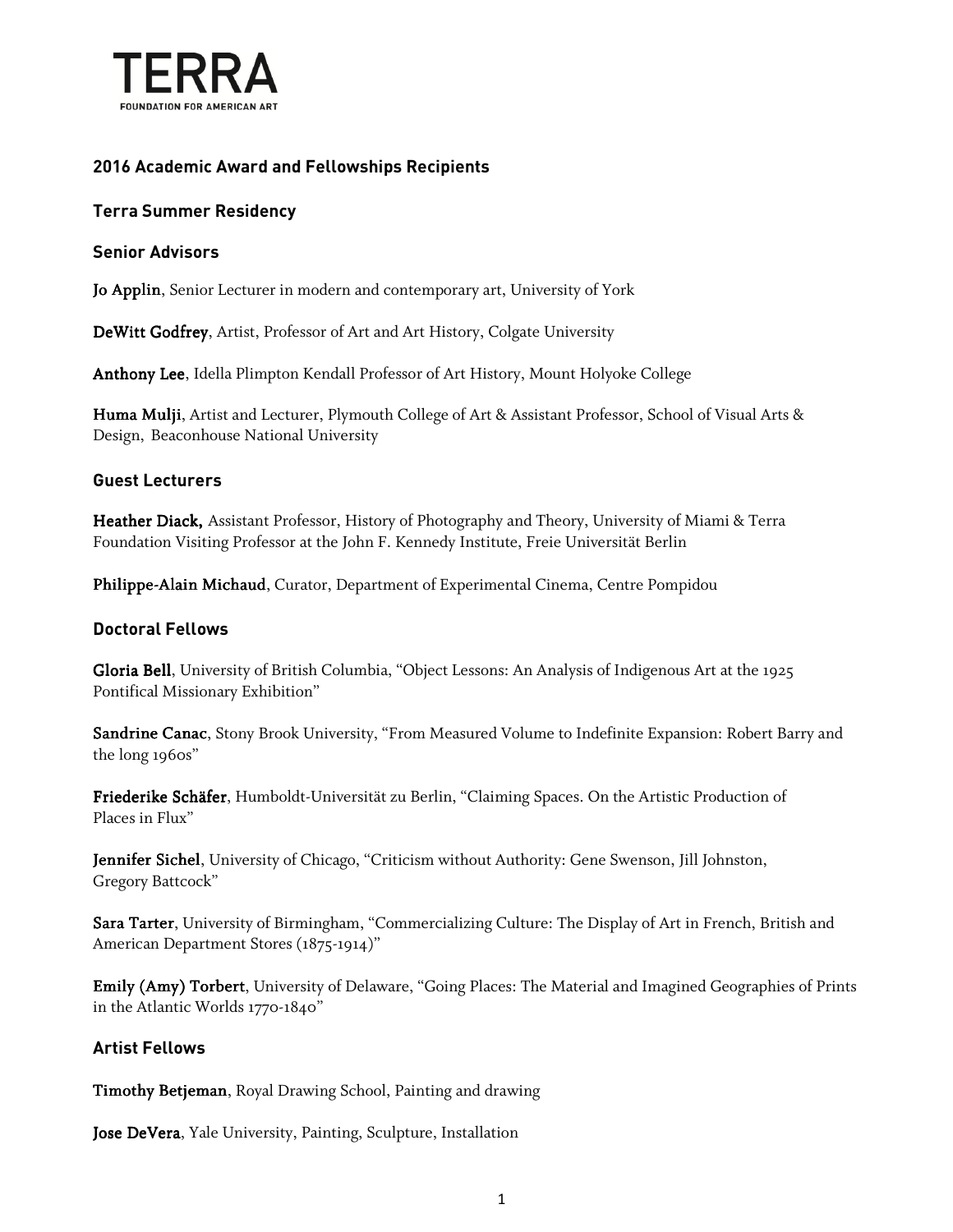

Molly Di Grazia, Studio Arts Center International, Multimedia and installation

Ja'Tovia Gary, School of the Visual Arts, Video and film

## **Terra Foundation Research Travel Grants to the United States**

#### **Doctoral Fellows**

Paul Donnelly, Trinity College Dublin, "Breaking America: Tracing the Success of Harry Clarke Stained Glass Studios in the US during the twentieth century"

Carolin Görgen, Université Paris Diderot, "The Role of Amateur Photography in California, 1890 – 1915"

Rebecca Lemire, Concordia University, "Indigenizing Modernism: Organic Modern Architecture in America and Indigenous Design Practices"

Lucia Kluck Stumpf, Universidade de São Paulo, "The Representation of Black Combatants in Iconographic Records of the American Civil War (1861-1865) and the Paraguayan War (1864-1870): a Comparative Perspective of the Image Construction of Black People in Transatlantic Slavery"

Grazina Subelyte, The Courtauld Institute of Art, "Kurt Seligmann, Occultism, and Surrealism"

#### **Postdoctoral & Senior Fellows**

Marie-Laure Bernadac, Independent Scholar, "Louise Bourgeois: Sculpting her Life"

Christof Decker, Ludwig-Maximilian Universität, "Hybrid Reflexivity: Visual Culture and the Representability of Violence in the Art of Ben Shahn"

Laura Guy, Glasgow School of Art, "Revisiting Modern Times: Max Almy's Video Installations in the 1970s"

Barnaby Haran, University of Hull, "Skyscrapers and Scrapheaps: American Photographic Culture in the Early Years of the Great Depression, 1929-1933"

Andrea Matallana, Universidad Torcuato Di Tella – UBA, "Cultural Boundaries: Argentina and USA during the Good Neighbor Policy Times"

Tara McDowell, Monash University, "The Householders: Jess and Robert Duncan"

Klara Stephanie Szlezak, Augsburg Universität, "Photographic Representations of Jewish Life in the Early 20th-Century United States"

Riccardo Venturi, Institut National d'Histoire de l'Art, Paris, "Alfred Jensen and Mark Rothko : A Modernist Chassé-croisé"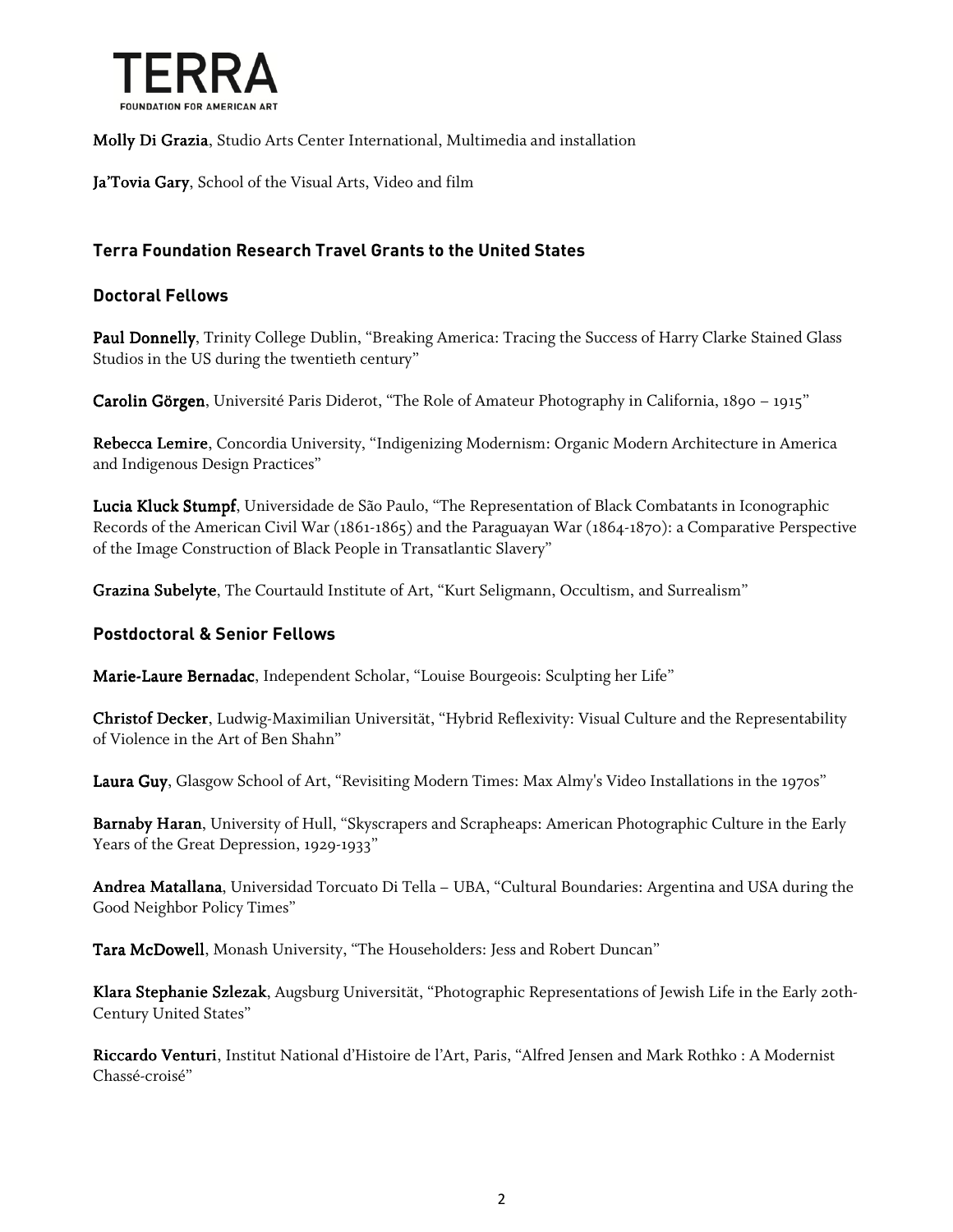

## **Terra Foundation for American Art Fellowships at the Smithsonian American Art Museum (2016–2017)**

Michele Amedei, Terra Foundation Predoctoral Fellow in American Art, Pegasus Program of the Universities of Florence, Siena, and Pisa, "American Artists at the Florence Academy of Fine Arts, 1815-1850"

Patricia Johnston, Terra Foundation Senior Fellow in American Art, College of the Holy Cross, "Art and Global Knowledge in Early America"

Paula Murphy, Terra Foundation Senior Fellow in American Art, University College Dublin, Emerita, "American Sculpture: The Irish-American contribution in the Nineteenth and Early Twentieth Centuries"

Sadja van der Leeuw, Terra Foundation Predoctoral Fellow in American Art, University of Oxford, "Earth in Focus: The Origin of Land Art through the Lens of Photography and Fim"

## **Terra Foundation Visiting Professor at the John F. Kennedy Institut, Freie Universität Berlin (Fall-Winter 2016)**

Allison Stagg, Marie Curie Postdoctoral Fellow in the Department of Art History, Technische Universität Berlin

## **Terra Foundation Visiting Professor at the University of Oxford (2016-2017)**

David W. Lubin, Charlotte C. Weber Professor of Art, Wake Forest University

#### **Terra Foundation International Publication Grants (administered by the College Art Association)**

Jean-Pierre Criqui and Céline Flécheux, eds., Robert Smithson. Mémoire et Entropie (Les presses du réel)

Erika Doss, Twentieth-Century American Art, translated into Armenian by Vardan Azatyan (Eiva Arts Foundation)

Eva Ehninger and Antje Krause-Wahl, eds., In Terms of Painting (Revolver Publishing)

Darcy Grimaldo Grigsby, Colossal: Engineering the Suez Canal, Statue of Liberty, Eiffel Tower, and Panama Canal, translated into French by Karine Douplitzky (Éditions des archives contemporaines)

Rockwell Kent, Voyaging Southward from the Strait of Magellan, translated into Spanish and edited by Fielding D. Dupuy, Amarí Peliowski, and Catalina Valdés (Museo Nacional de Bellas Artes [Chile] and Ediciones Universidad Alberto Hurtado)